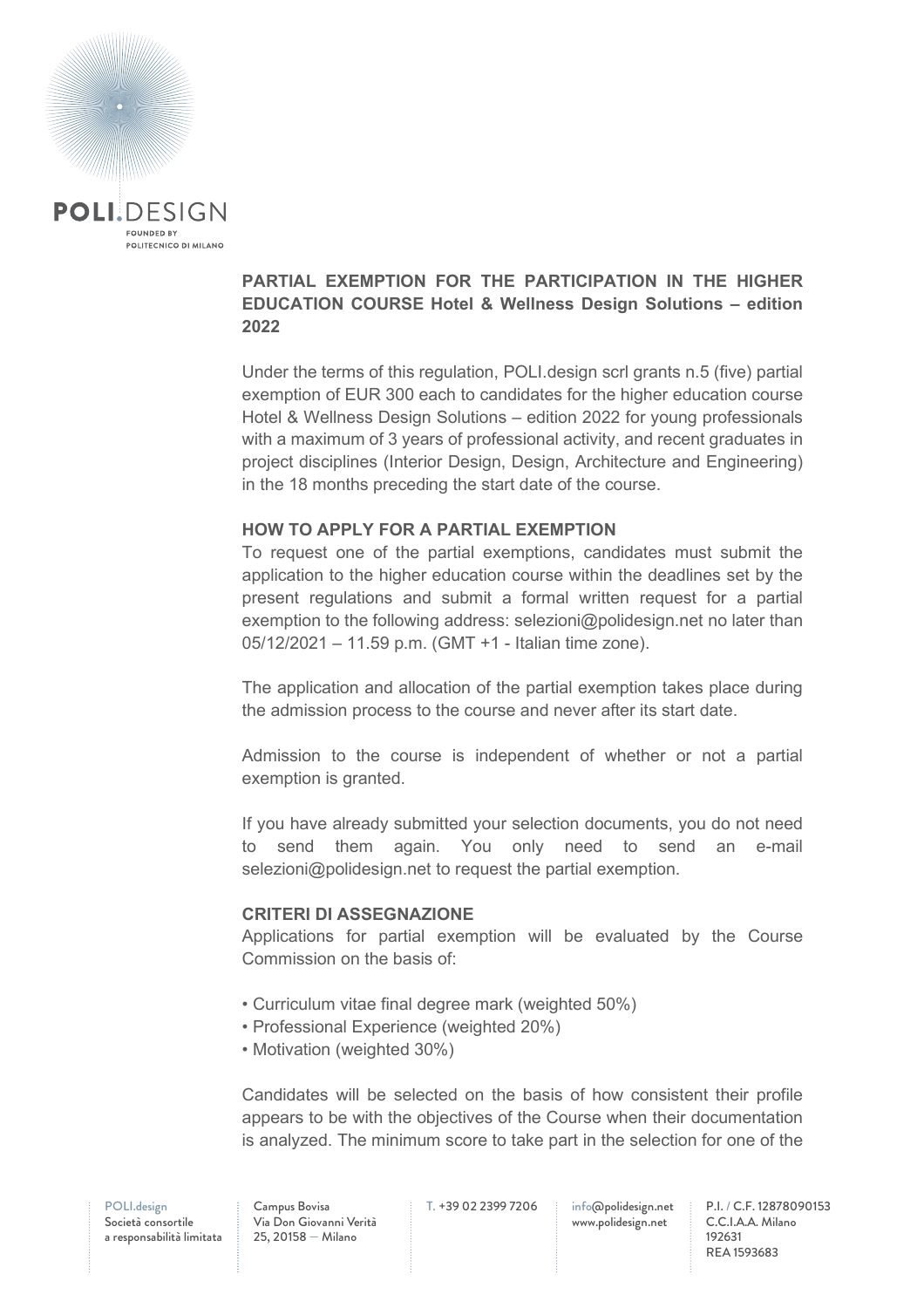

partial exemptions is 4/5 in scale from 1 to 5.Gli esoneri parziali sono assegnati secondo i requisiti di cui sotto. **DOMANDA DI SELEZIONE**

The Application for the selection for the course will have to be processed by filling the application form on the [link](https://www.polidesign.net/it/member-login/?candidatura&redirect_to=https://www.polidesign.net/it/candidatura/?courseID=POLID_5fce6d3222286) link

The documents that will need to be provided for the application will be the following:

- Curriculum vitae in which the most recent qualification obtained, degree mark and title of the final dissertation are clearly shown;
- Motivation Letter:
- Portfolio.

## **SELEZIONE E COMMISSIONE DEL CORSO DI MASTER**

La valutazione delle candidature sarà effettuata dalla Commissione del Corso. La valutazione avverrà a insindacabile giudizio della Commissione del Corso.

### **INCOMPATIBILITIES**

Partial exemption cannot be combined with other scholarships, exemptions, prizes or other financial aids for participating in this higher education course.

# **DEADLINES FOR INFORMING CANDIDATES OF PARTIAL EXEMPTIONS**

Candidates will be selected chronologically in the order applications are received, until all places have been filled.

Partial exemptions will be assigned during the selection and admission process to the higher education course, and before the start date of the course.

The deadline for submitting requests for partial exemption is 05/12/2021 – 11.59 p.m. (GMT +1 - Italian time zone).

Partial exemptions cannot be combined with other discounts, exemptions, scholarships or forms of funding provided for enrolment in the course Hotel

POLI.design Società consortile a responsabilità limitata

Campus Bovisa Via Don Giovanni Verità 25, 20158 — Milano

T. +39 02 2399 7206 info@polidesign.net

www.polidesign.net

P.I. / C.F. 12878090153 C.C.I.A.A. Milano 192631 REA 1593683